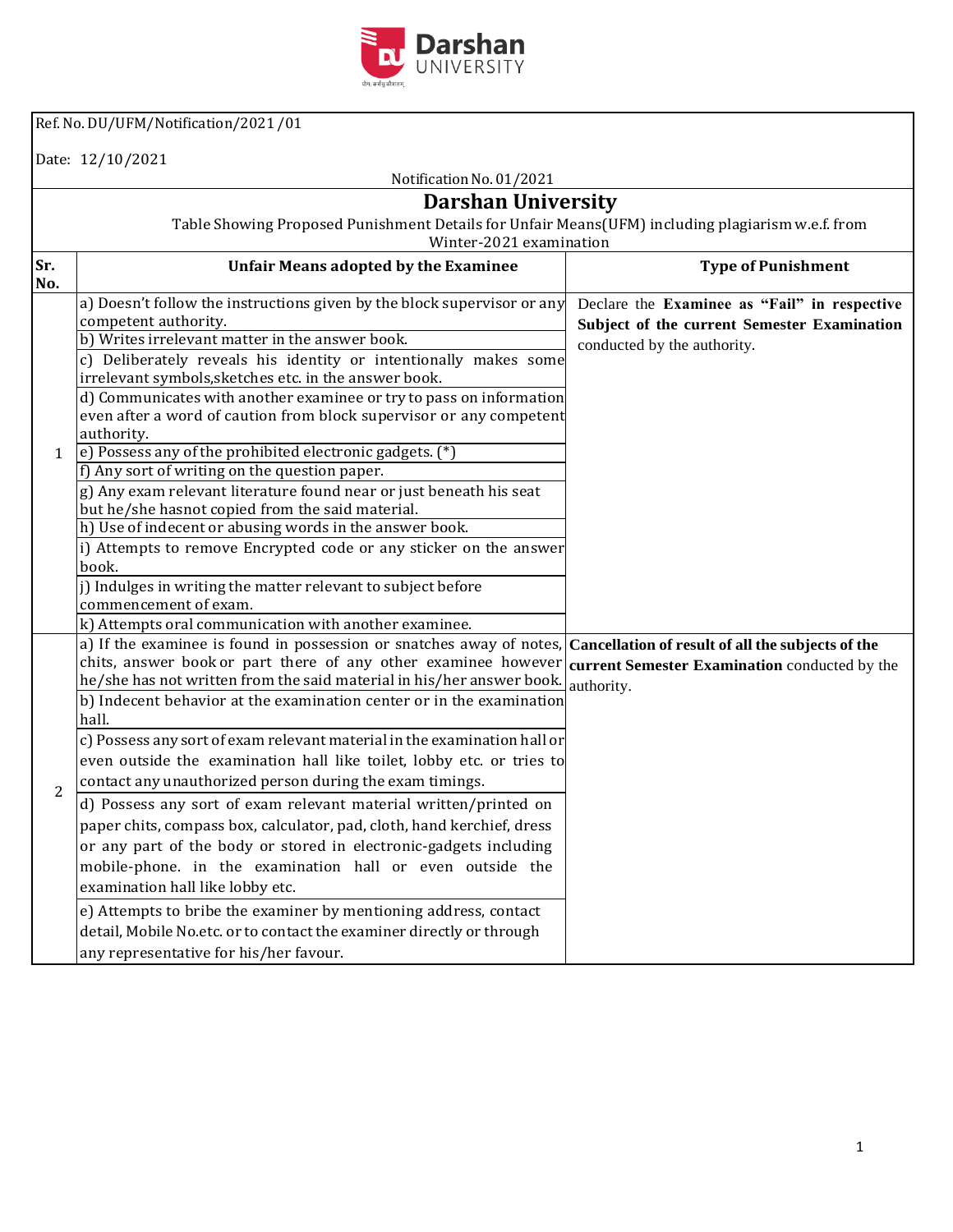

| Sr.<br>No. | <b>Unfair Means adopted by the Examinee</b>                                                                                                                                                                                                                                                     | <b>Type of Punishment</b>                                                                                                                                             |
|------------|-------------------------------------------------------------------------------------------------------------------------------------------------------------------------------------------------------------------------------------------------------------------------------------------------|-----------------------------------------------------------------------------------------------------------------------------------------------------------------------|
|            | a) Indulges in unfair practice outside the examination hall by any<br>means.                                                                                                                                                                                                                    | Cancellation of result of all the subjects of the<br>current Semester Examination and debarred to                                                                     |
|            | b) copied from the subject exam relevant material, Scribble on chits,<br>compass box, calculator, pad, cloth, hand kerchief, dress or any part                                                                                                                                                  | appear in all the subjects of next summer/winter<br>all examinations to be conducted by the authority.                                                                |
|            | of the body or stored in Electronic-gadgets including mobile-phone.<br>c) Indulge in exchange of answer book, supplementary with other<br>examinee.                                                                                                                                             | #In addition to above punishment for 3N case, the<br>following punishment will also be imposed by the<br>committee.                                                   |
|            | d) Copied from another examinee or deliberately allows other<br>examinee to copy from his own answer book or pass on the exam<br>relevant material or literature in anyform to another examinee in<br>exam hall.                                                                                | Depending upon the intensity of Mass copy<br>reported by the examiner and same is evaluated by<br>panel of experts as well as UFM committee, University               |
|            | e) If the examiner find some written/printed papers etc. of exam<br>related material from the answer book of an examinee.                                                                                                                                                                       | will impose following penalty.<br>(A) Financial Punishment : -                                                                                                        |
| 3          | f) Attempts to get rid of or to destroy any kind of exam relevant<br>prohibited materialwith which he is caught or helps other in such an<br>act.                                                                                                                                               | University will penalize financially all the<br>members associated with exam like<br>Jr.                                                                              |
|            | Examinee is found to throw away his answer book,<br>supplementary, question paper, practical job or part there of<br>his/her own.<br>h) If examinee is found to have torn the answer book, question                                                                                             | Supervisor, Sr. Supervisor and Exam In-<br>Charge; depending upon the nature of malpractice,<br>depending upon the no. of students found guilty of                    |
|            | paper, any other exam related material or part there of his/her own<br>or other examinee.                                                                                                                                                                                                       | mass copy or other malpractice as follows:<br>(a) Rs. 1000 per student if caught for the first<br>time.                                                               |
|            | i) if the examiner reports that in the examinee's answer book is<br>written with morethan one type of hand writing.<br>j) if the examiner reports about missing pages or additional pages                                                                                                       | (b) Rs. 5000 per student if caught for the<br>second time.<br>(c) Rs. 10000 per student if caught for more                                                            |
|            | in the answerbook of examinee.<br>k) If the examinee obstruct the process of conducting the<br>examination in any way.                                                                                                                                                                          | than two times.                                                                                                                                                       |
|            | I) if examinee try to destroy the evidence by chewing the chit or in<br>any other manner, which was found in his possession during<br>examination.                                                                                                                                              | * The above punishment shall not be limited to<br>only financial penalty; the competent authority<br>penalize<br>administrative<br>may<br>with<br>any<br>punishments. |
|            | m) If examinee attempt to bribe by way of Keeping currency notes in<br>his/her answerbook.                                                                                                                                                                                                      |                                                                                                                                                                       |
|            | n)#. if the examination committee is satisfied from the report of the<br>examiner that the candidate have copied from one another or from<br>any other sources or involving in mass copying during the<br>examination.                                                                          |                                                                                                                                                                       |
|            | a) if examinee obstructs/threatens or orally assault the block Cancellation of result of all the subjects of the<br>supervisor or any other member involved in examination.<br>b) Tries to bring duly written answer book or supplementary from <b>appear</b> from next three summer/winter all | current semester examination and debarred to                                                                                                                          |
| 4          | outside.<br>c) If the examinee carries away an answer book, supplementary or<br>practical job orpart thereof outside the exam hall.                                                                                                                                                             | examinations to be conducted by the authority.                                                                                                                        |
|            | d) Leaves the examination hall without submitting his answer book or<br>tries to destroy it.                                                                                                                                                                                                    |                                                                                                                                                                       |